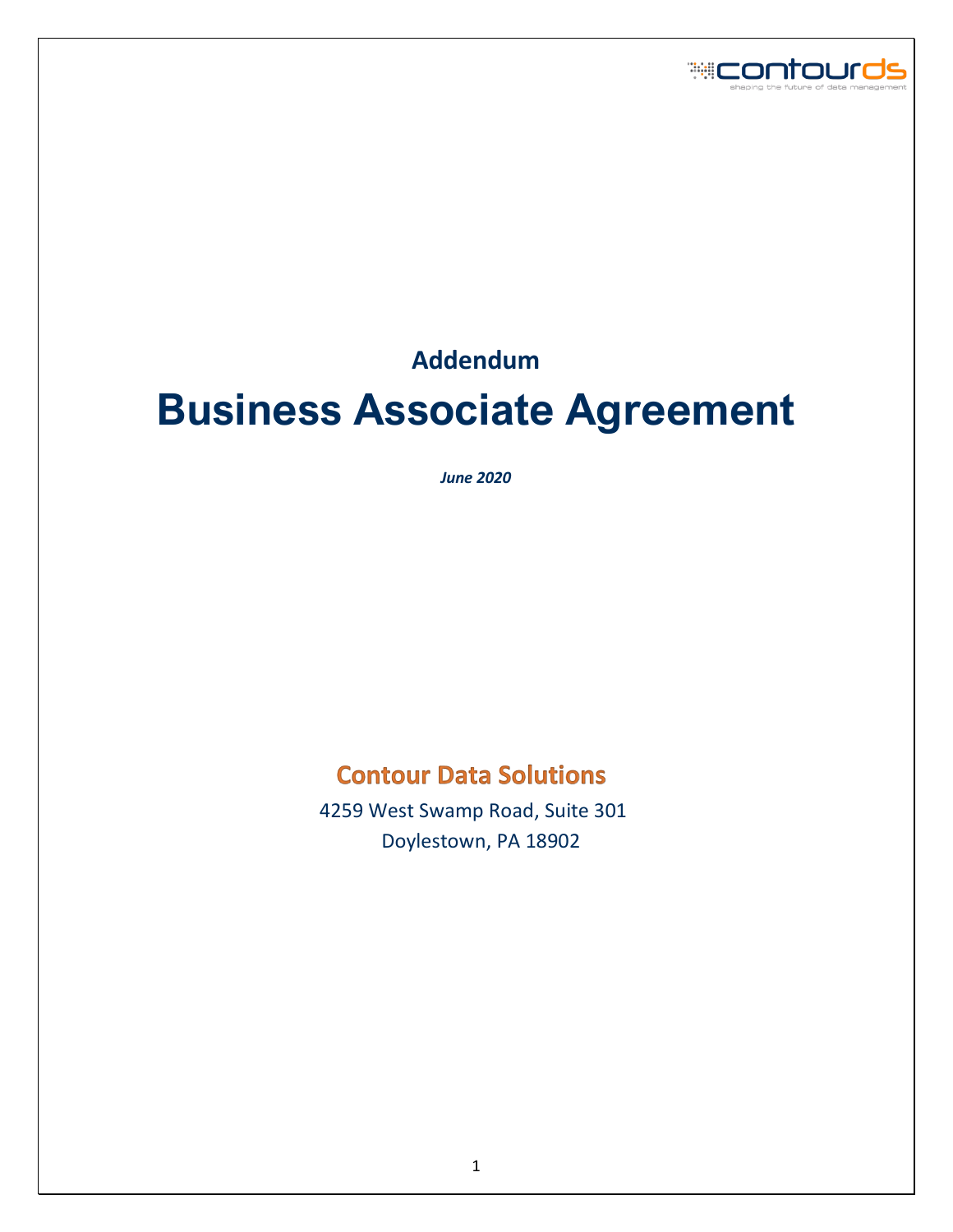

This Business Associate Agreement ("**BAA**") is an addendum to the Master Cloud and Managed Services Agreement (or equivalent) (the "**Agreement**") between Contour Data Solutions LLC ("**Contour**" or "**Business Associate**") and Customer. Any capitalized terms that are not defined in this BAA shall have the meanings set forth in the Agreement, the Security, Privacy, and Data Processing Addendum (the "**Security Addendum**"), or HIPAA (as defined in the **Definitions** section below), respectively. For purposes of this BAA, Customer also means "**Covered Entity**." The parties acknowledge that Customer may be a covered entity (as defined by HIPAA) or a business associate (as defined by HIPAA) acting on behalf of a covered entity. Covered Entity and Business Associate mutually agree to the terms of this BAA to comply with the HIPAA Rules (as defined below).

#### **1. This BAA will be applicable only:**

- **a.** To the extent Contour meets, with respect to Customer and Customer's use of the Services, the definition of a business associate under HIPAA.
- **b.** To information received by Contour from or on behalf of Customer that constitute Protected Health Information (as defined in the **Definitions** section below).
- **c.** To Protected Health Information directly processed (as defined in the Security Addendum) directly in the Contour Infrastructure (as defined in the Security Addendum).

| Term                                          | <b>Definition</b>                                                                                                                                                                                                                                                                                                                                                                                                                      |  |  |  |  |
|-----------------------------------------------|----------------------------------------------------------------------------------------------------------------------------------------------------------------------------------------------------------------------------------------------------------------------------------------------------------------------------------------------------------------------------------------------------------------------------------------|--|--|--|--|
| <b>Breach</b>                                 | "Breach" has the same meaning as the term "Breach" in 45 CFR 164.402.                                                                                                                                                                                                                                                                                                                                                                  |  |  |  |  |
| <b>HIPAA</b>                                  | "HIPAA" means the Health Insurance Portability and Accountability Act of<br>1996, as amended by Subtitle D of the Health Information Technology for<br>Economic and Clinical Health Act, Title XIII of Division A and Title IV of Division<br>B of the American Recovery and Reinvestment Act of 2009 (Pub. L. No. 111-<br>5) (the "HITECH Act") and the federal regulations ("HIPAA Rules") published<br>at 45 CFR parts 160 and 164. |  |  |  |  |
| <b>Individual</b>                             | "Individual" has the same meaning as the term "Individual" in 45<br>CFR 160.103 and includes a person who qualifies as a personal<br>representative in accordance with 45 CFR 164.502(g) or other applicable<br>law.                                                                                                                                                                                                                   |  |  |  |  |
| <b>Protected Health</b><br><b>Information</b> | "Protected Health Information" has the same meaning as that term as<br>defined in 45 CFR 160.103, but limited to information created, received,<br>maintained, or transmitted by Business Associate on behalf of Covered<br>Entity.                                                                                                                                                                                                    |  |  |  |  |
| <b>Secure</b>                                 | "Secure" means to render unusable, unreadable, or indecipherable to<br>unauthorized individuals using a technology or methodology specified by<br>the Secretary in the guidance issued under section 13402(h)(2) of the<br>HITECH Act.                                                                                                                                                                                                 |  |  |  |  |

#### **Definitions**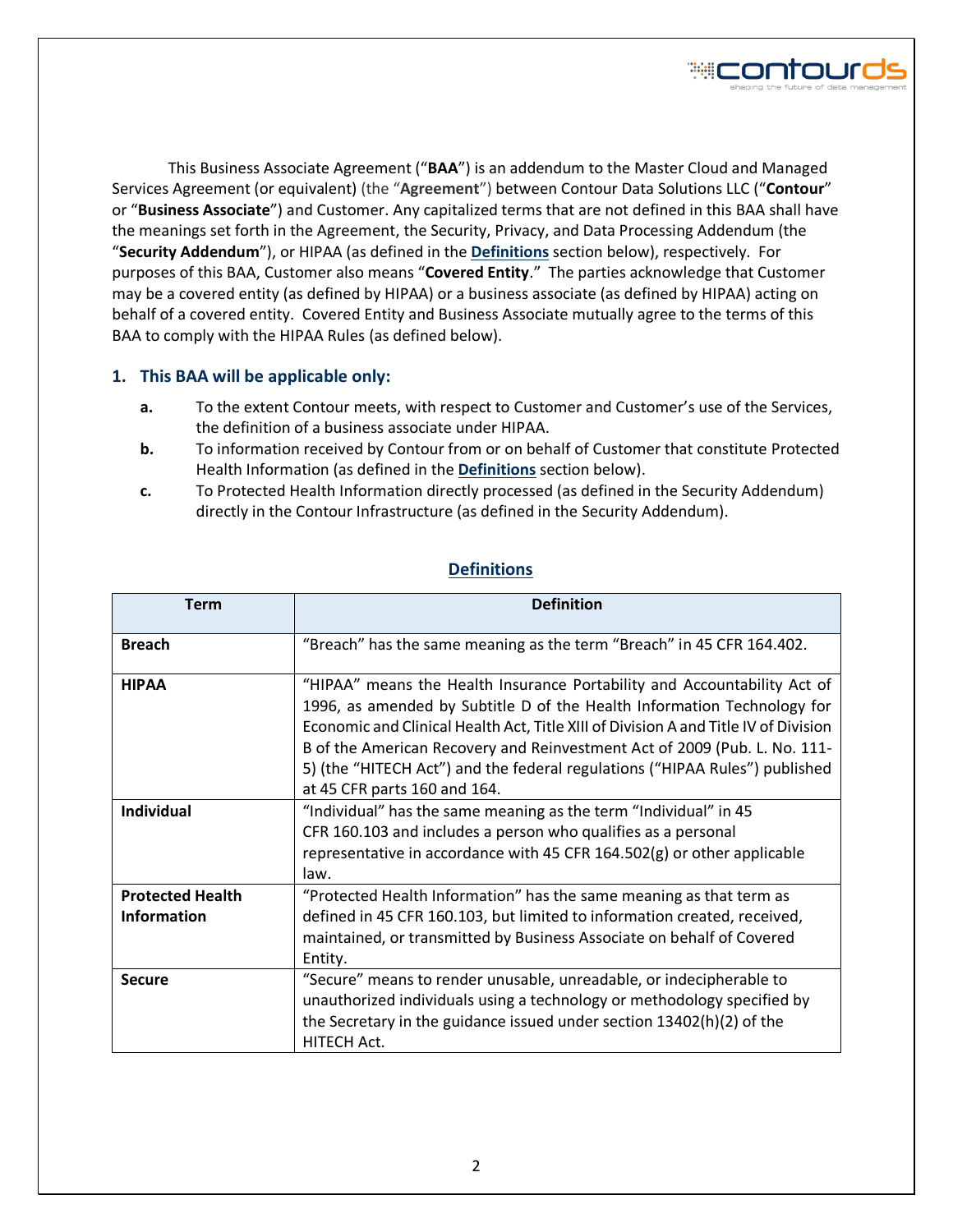

| <b>Successful Security</b> | "Successful Security Incident" means any Security Incident (as defined in 45 |  |  |  |
|----------------------------|------------------------------------------------------------------------------|--|--|--|
| Incident                   | CFR 164.304) that results in the unauthorized use, unauthorized access,      |  |  |  |
|                            | unauthorized disclosure, unauthorized modification or unauthorized           |  |  |  |
|                            | destruction of electronic Protected Health Information Processed directly in |  |  |  |
|                            | the Contour Infrastructure.                                                  |  |  |  |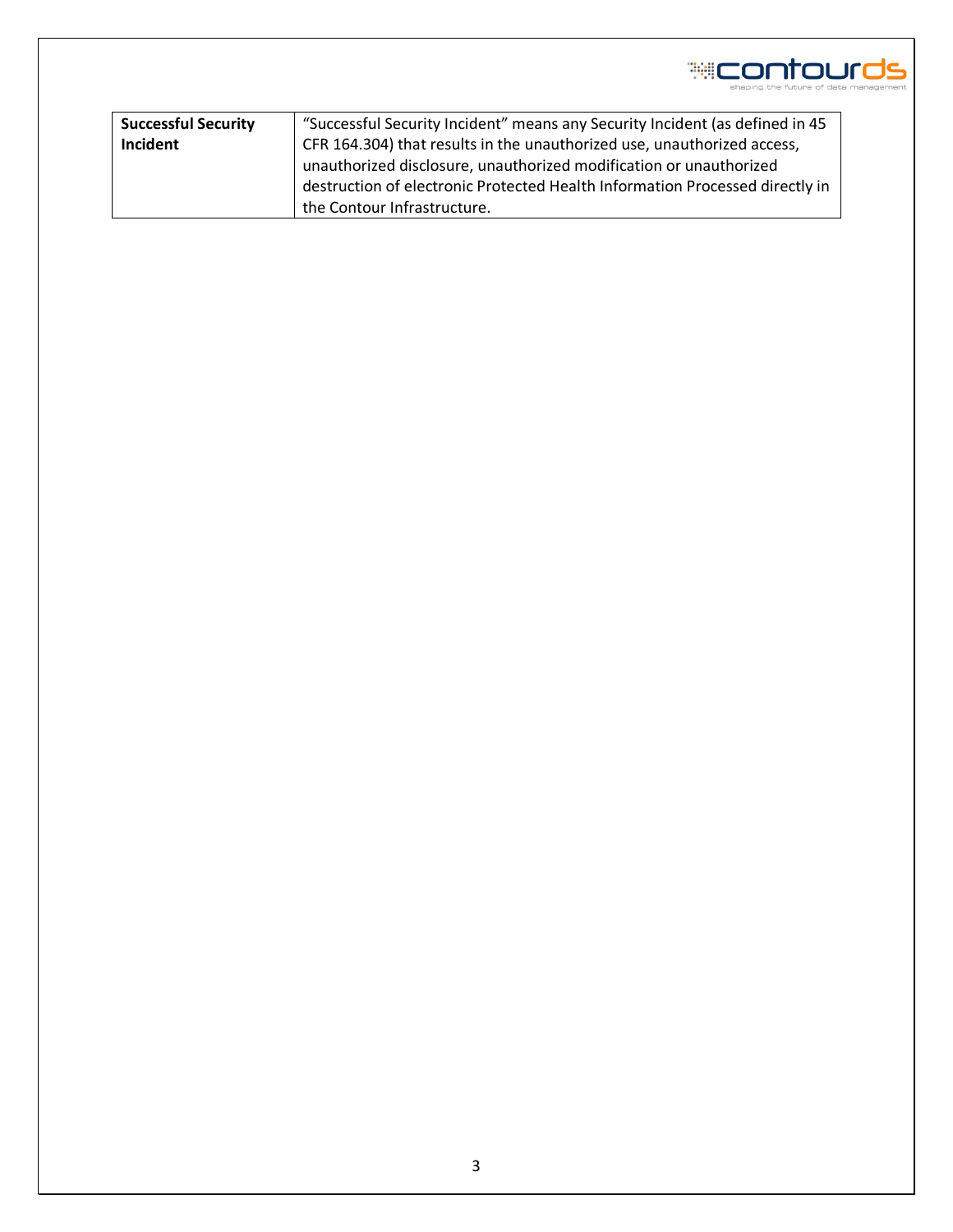

## **2. Obligations of Business Associate with respect to Use and Disclosure of Protected Health Information**

- **a.** Business Associate will satisfy and comply with the HIPAA Rules concerning the confidentiality, privacy, and security of Protected Health Information that apply to business associates.
- **b.** Business Associate will not use or disclose Protected Health Information except as permitted or required by this BAA or as Required by Law.
- **c.** Business Associate may use and disclose Protected Health Information if it's use or disclosure is in compliance with the applicable requirement of 45 CFR 164.504(e).
- **d.** Business Associate will mitigate to the extent practicable any harmful effect resulting from a Successful Security Incident involving Protected Health Information Processed directly in the Contour Infrastructure or any use or disclosure of Protected Health Information in violation of the requirements of this BAA, the HIPAA Rules, or other applicable law.
- **e.** Business Associate will ensure that any agent, including a subcontractor, to whom it provides Protected Health Information agrees in writing to comply with the HIPAA Rules through a business associate or similar agreement with respect to that information.
- **f.** Business Associate will not request from Covered Entity, nor disclose to its affiliates, subsidiaries, agents, and subcontractors or other third parties, more than the minimum necessary Protected Health Information to perform or fulfill a specific function required or permitted hereunder.
- **g.** Business Associate will provide written notice of any use or disclosure of Protected Health Information not permitted by this BAA and any Successful Security Incident of Protected Health Information Processed directly in the Contour Environment (each a "Potential Breach") to Covered Entity promptly, but in no event later than within ten (10) business days, after it is discovered (within the meaning of 45 CFR 164.410(a)(2)). Business Associate shall provide the information concerning the Potential Breach as required by 45 CFR 164.410(c) to determine whether a Breach has occurred, including Business Associate's own risk assessment to determine whether a Breach has occurred. If that information is not available to Business Associate at the time the Potential Breach is required to be reported to Covered Entity, Business Associate will provide that information to Covered Entity promptly as it becomes available. Covered Entity and Business Associate will mutually determine whether a Breach has occurred. Business Associate will maintain complete records regarding the Potential or actual Breach for the period required by 45 CFR 164.530(j). Business Associate will not be required to report unsuccessful Security Incidents. Both parties acknowledge that there are likely to be a significant number of unsuccessful attempts to access the systems and services utilized by Business Associate, which make real-time reporting or reporting of unsuccessful attempts impractical for both parties.
- **h.** Business Associate will make accessible to Covered Entity, within ten (10) business days of receipt of a request from Covered Entity, such Protected Health Information relating to an Individual Processed directly in the Contour Infrastructure or in the possession of Contour's agents or subcontractors in a Designated Record Set in accordance with 45 CFR 164.524. In the event any Individual requests access to his or her Protected Health Information directly from Business Associate, Business Associate will, within five (5) business days of receipt of that request, forward the request to Covered Entity.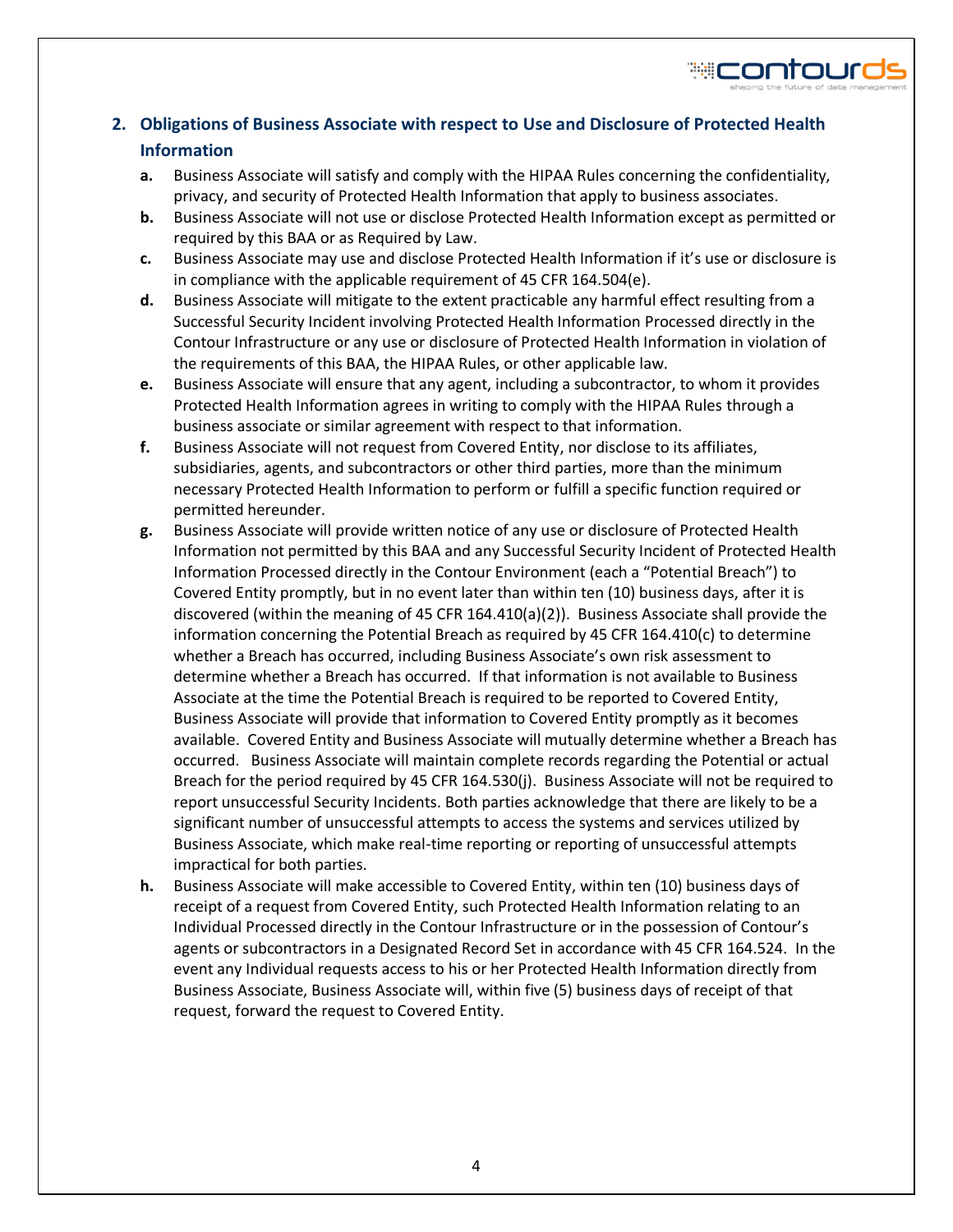

- **i.** Business Associate will make accessible to Covered Entity, within ten (10) business days of receipt of a request from Covered Entity, such Protected Health Information as is covered by such request so that Covered Entity may make any requested amendment(s) to Protected Health Information Processed directly in the Contour Infrastructure or in the possession of Contour's agents or subcontractors in a Designated Record Set in accordance with 45 CFR 164.526. In the event any Individual requests an amendment to his or her Protected Health Information directly from Business Associate, Business Associate will within five (5) business days of receipt thereof, notify Covered Entity of the request.
- **j.** Within ten (10) business days after Business Associate, its agents or subcontractors makes any disclosure of Protected Health Information for which an accounting may be required under 45 CFR 164.528, Business Associate will provide in writing to Covered Entity the information related to that disclosure as would be required to respond to a request by an Individual for an accounting in accordance with 45 CFR 164.528. In the event any Individual requests an accounting of disclosures under 45 CFR 164.528(a) directly from Business Associate, Business Associate will, within ten (10) business days of receipt of that request, forward the request to Covered Entity.
- **k.** Business Associate will make its internal practices, books, and records relating to the use and disclosure of Protected Health Information available to the Secretary of Health and Human Services or her/his designees in a time and manner mutually agreed upon or as required by the Secretary of Health and Human Services or her/his designees, for purposes of determining compliance with the HIPAA Rules.
- **l.** Business Associate will maintain documentation of its obligations hereunder to the extent and for the period required by the HIPAA Rules, including 45 CFR 164.530(j).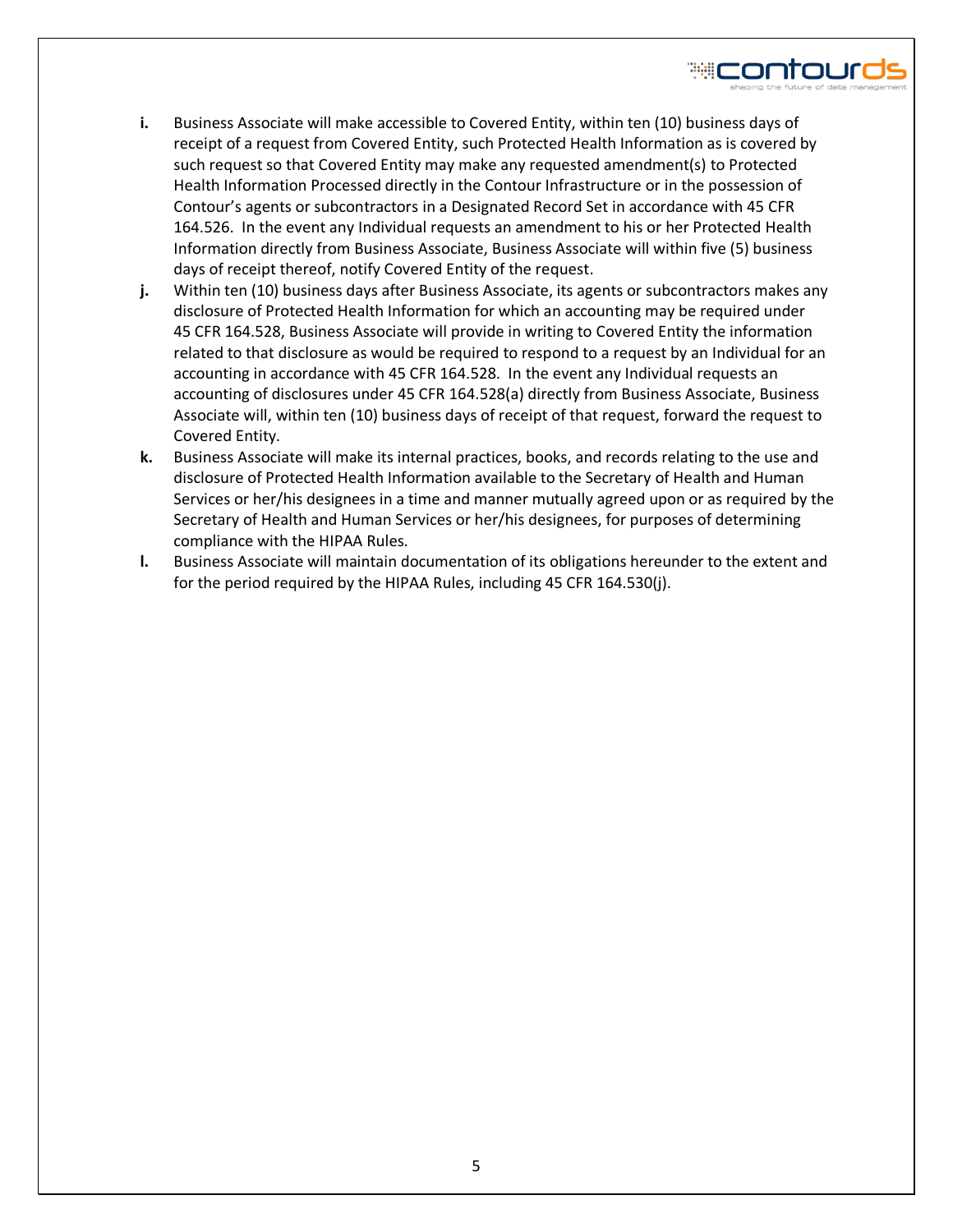

#### **3. Covered Entity Obligations**

- **a.** Covered Entity is responsible for all Processing of Protected Health Information in the Customer Infrastructure (as defined in the Security Addendum). Covered Entity will limit disclosure and access to the minimum amount of Protected Health Information, to the minimum number of personnel for the minimum of amount of time necessary for Business Associate to accomplish the intended purpose of that use, disclosure, or request, respectively.
- **b.** Covered Entity will notify Business Associate of any restriction on the use or disclosure of Protected Health Information that Covered Entity has agreed to or must comply with in accordance with 45 C.F.R. § 164.522, to the extent that the restriction may affect Business Associate's use or disclosure of Protected Health Information.
- **c.** Covered Entity will provide Business Associate with notice of any changes to or revocation of permission by an Individual to use or disclose Protected Health Information, if those changes may affect Business Associate's permitted uses or disclosures, within a reasonable period of time after Covered Entity becomes aware of those changes to or revocation of permission.
- **d.** Covered Entity will maintain and comply with policies and procedures to avoid the unauthorized or otherwise improper disclosure of Protected Health Information to Business Associate.
- **e.** Covered Entity will implement appropriate administrative, physical, and technical safeguards to prevent the unauthorized use and disclosure of Protected Health Information, and to protect the confidentiality, integrity, and availability of Electronic Protected Health Information, as required by the HIPAA Rules. Without limiting the foregoing, Covered Entity will comply with the requirements of 45 CFR 164.308, 164.310, 164.312, and 164.316, as may be amended and interpreted in guidance from time to time. Furthermore, Covered Entity will protect all Protected Health Information stored in or transmitted using the Business Associate services in accordance with the Secretary of HHS's Guidance to Render Unsecured Protected Health Information Unusable, Unreadable, or Indecipherable to Unauthorized Individuals, available at

**[http://www.hhs.gov/ocr/privacy/hipaa/administrative/breachnotificationrule/brguid](http://www.hhs.gov/ocr/privacy/hipaa/administrative/breachnotificationrule/brguidance.html) [ance.html](http://www.hhs.gov/ocr/privacy/hipaa/administrative/breachnotificationrule/brguidance.html)** as it may be updated from time to time, and as may be made available on any successor or related site designated by HHS.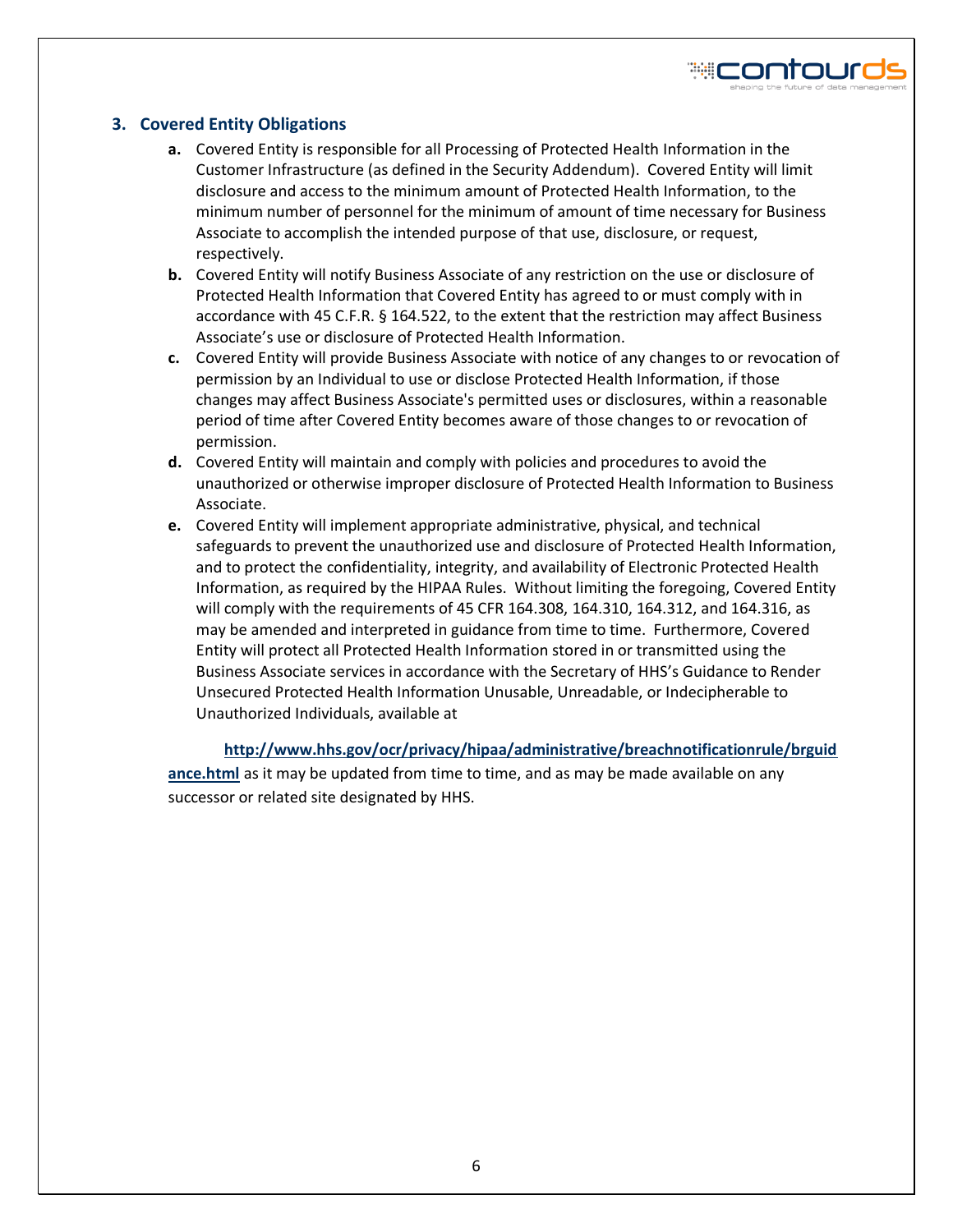

#### **4. Security of Protected Health Information**

- **a.** Business Associate will implement appropriate administrative, physical, and technical safeguards to prevent the unauthorized use and disclosure of Protected Health Information, and to protect the confidentiality, integrity, and availability of Electronic Protected Health Information Processed directly in the Contour Infrastructure, as required by the HIPAA Rules. Without limiting the foregoing, Business Associate will comply with the requirements of 45 CFR 164.308, 164.310, 164.312, and 164.316, as may be amended and interpreted in guidance from time to time.
- **b.** Business Associate will conduct periodic reviews of its security safeguards to ensure they are appropriate and operating as intended.
- **c.** Documentation of Business Associate's security assessments will be retained by Business Associate for the period required by law.

#### **5. Permitted Uses and Disclosures of Protected Health Information.**

- **a.** Business Associate will not use or disclose Protected Health Information other than as permitted or required by this BAA or as Required by Law. Subject to those limitations set forth in this BAA, Business Associate may use and disclose Protected Health Information as necessary in order to provide its Services as contemplated by the Agreement, including all Service Orders (as defined in the Agreement), exhibits and attachments and any documents directly or indirectly referenced therein, and all user documentation made available to Customer.
- **b.** Subject to the limitations set forth in this BAA, Business Associate may use Protected Health Information if necessary, for its proper management and administration or to carry out its legal responsibilities. In addition, Business Associate may disclose Protected Health Information as necessary for its proper management and administration or to carry out its legal responsibilities provided that:
- **c.** Disclosure is Required By Law; or
- **d.** Business Associate obtains reasonable assurances, in the form of a written agreement, from the person to whom the Protected Health Information is disclosed that it will be held confidentially and used or further disclosed only as Required By Law or for the purpose for which it was disclosed to the person; and (2) the person will immediately notify Business Associate (which will immediately notify Covered Entity in accordance with Section 2 above) of any instances of which it is aware in which the confidentiality of the Protected Health Information has been breached.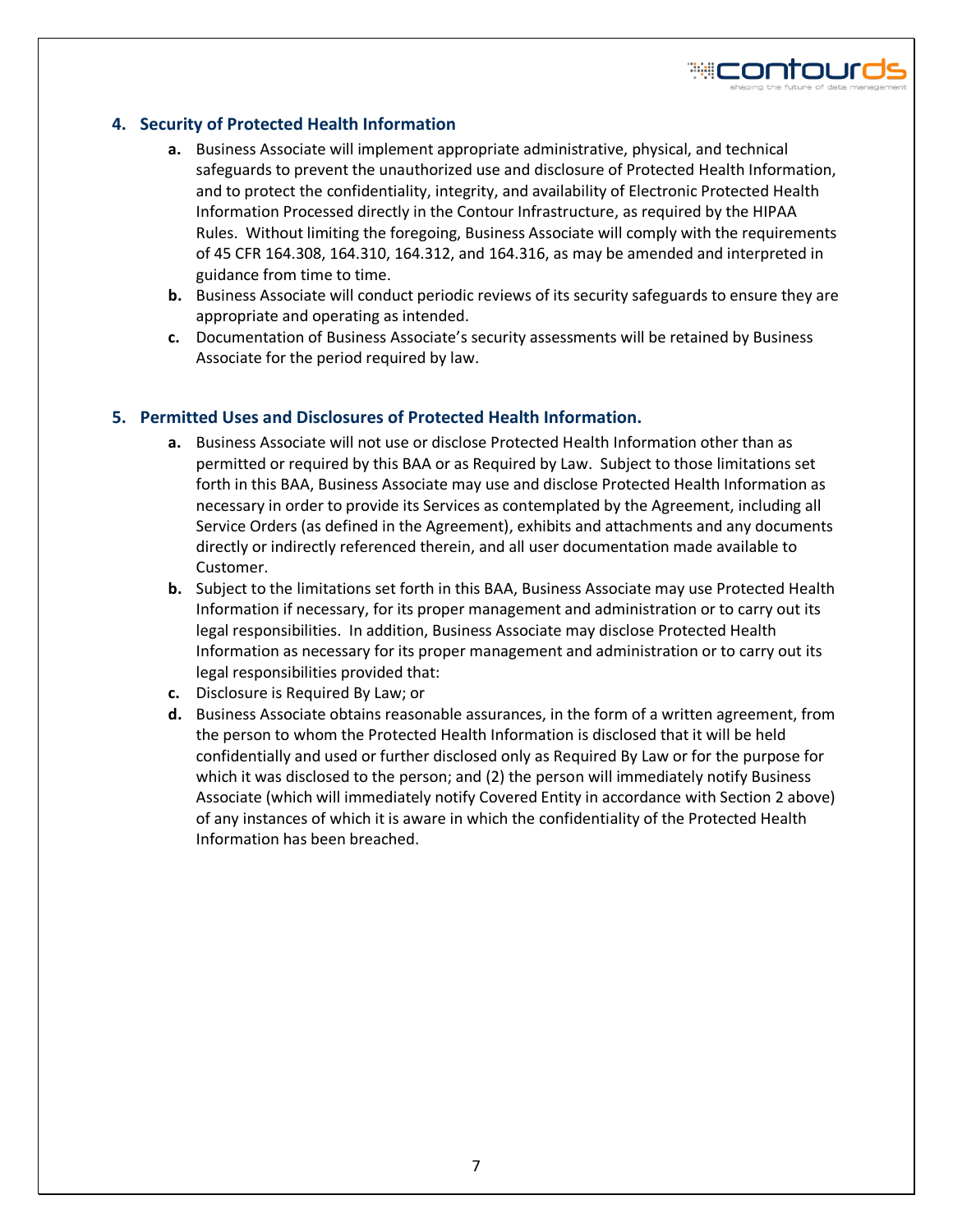

#### **6. Term and Termination**

- **a.** The term of this BAA will continue for so long as Business Associate Processes Protected Health Information on behalf of Covered Entity, except that (i) Section 6c will survive after the termination of the Agreement for as long as Business Associate retains any Protected Health Information; and (ii) any provision that by its nature survives termination will so survive.
- **b.** Effect of Termination. Except as provided in Section 6c, upon termination of the Agreement for any reason, the effect of such termination on Confidential Information (as defined in the Agreement) in Business Associate's possession will be governed by the Agreement to the extent such effect is in accordance with HIPAA.
- **c.** If returning or destroying the Protected Health Information is impractical upon termination, Covered Entity will bear the cost of storage of that Protected Health Information for as long as storage by Business Associate is required. This Section 6c does not require Business Associate to segregate any Protected Health Information from other information maintained by Covered Entity on Business Associate's servers and Business Associate may comply with this requirement by returning or destroying all of the information maintained on its servers by Covered Entity.

#### **7. Miscellaneous**

- **a.** The parties will take action as is necessary to amend this BAA from time to time to comply with the requirements of any HIPAA Rules; provided, however, that if any amendment of the HIPAA Rules or guideline from the Department of Health and Human Services would materially increase the cost of Business Associate providing service under the Agreement, then Business Associate will have the option to terminate the Agreement or any applicable Service Orders on thirty (30) days prior written notice to Customer. In the event of that termination, Business Associate will refund any applicable unused prepaid fees.
- **b.** A reference in this BAA to a section in the HIPAA Rules means the section as in effect or as amended, and as of its effective date.
- **c.** Any ambiguity in this BAA shall be resolved to permit compliance with the HIPAA Rules.
- **d.** The terms and conditions of this BAA shall override and control any conflicting term or condition of the Agreement or any Service Order Signed (as defined in the Agreement) thereunder. All non-conflicting terms and conditions of the Agreement remain in full force and effect.
- **e.** Within 15 business days of a written request by Covered Entity, Business Associate will provide Covered Entity with detailed information as may be reasonably requested by Covered Entity from time to time regarding Business Associate's compliance with its use or disclosure of Protected Health Information pursuant to this BAA for the purpose of determining whether Business Associate has complied with this BAA, HIPAA, and HITECH; provided, however, that (i) disclosure of that information would not violate Business Associate's reasonable privacy or data security policies and, (ii) Covered Entity will make these requests no more than annually unless it is in response to a specific security incident.